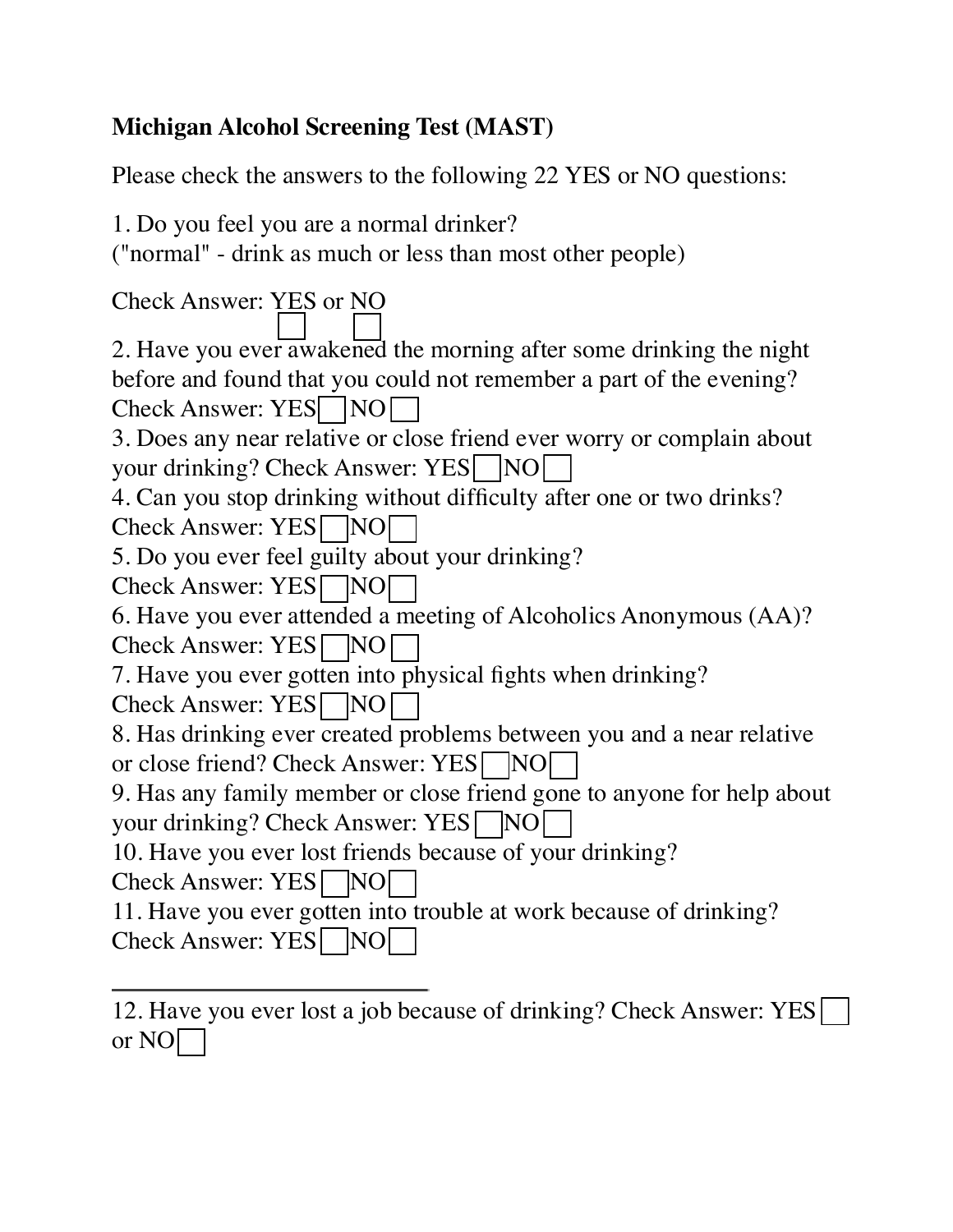13. Have you ever neglected your obligations, family, or work for two or more days in a row because you were drinking?

Check Answer: YES or NO 14. Do you drink before noon fairly often? Check Answer: YES or NO 15. Have you ever been told you have liver trouble, such as cirrhosis? Check Answer: YES or NO 16. After heavy drinking, have you ever had delirium tremens (DTs), severe shaking, visual or auditory (hearing) hallucinations? Check Answer: YES or NO 17. Have you ever gone to anyone for help about your drinking? Check Answer: YES or NO 18. Have you ever been hospitalized because of drinking? Check Answer: YES or NO 19. Has your drinking ever resulted in your being hospitalized in a psychiatric ward? Check Answer: YES or NO 20. Have you ever gone to any doctor, social worker, clergyman, or mental health clinic for help with any emotional problem in which drinking was part of the problem? Check Answer: YES or NO 21. Have you been arrested more than once for driving under the influence of alcohol?